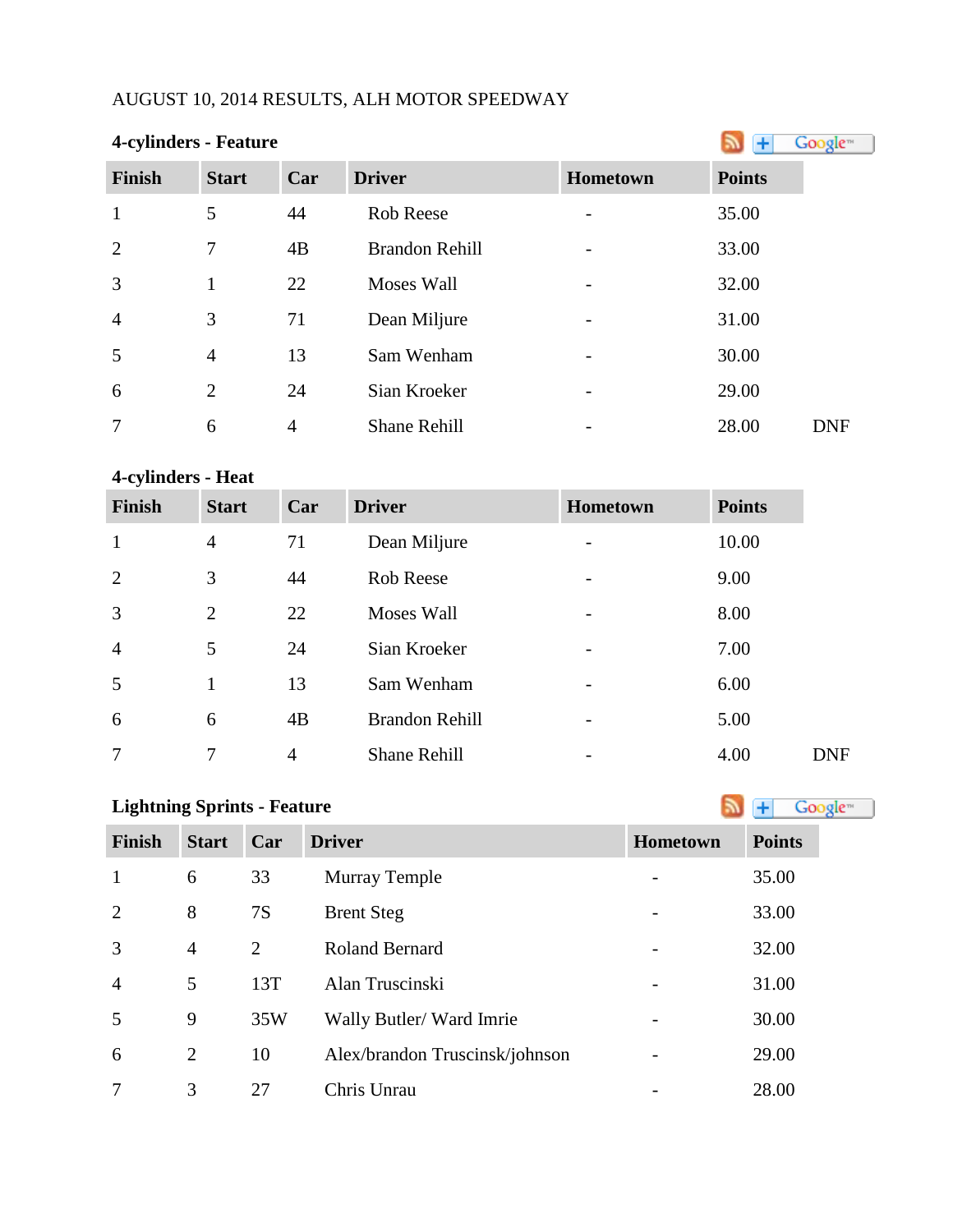| 8           |    | 14 | <b>Edward Bell</b> |                          | 27.00 |            |
|-------------|----|----|--------------------|--------------------------|-------|------------|
| $\mathbf Q$ | 10 | 12 | Brayden Pengilly   | $\overline{\phantom{0}}$ | 26.00 |            |
| 10          |    | 13 | Al Giesbrecht      | $\overline{\phantom{a}}$ | 25.00 | <b>DNF</b> |

# **Lightning Sprints - Heat 2**

| <b>Finish</b>  | <b>Start</b> | Car | <b>Driver</b>                  | Hometown                 | <b>Points</b> |
|----------------|--------------|-----|--------------------------------|--------------------------|---------------|
|                |              | 14  | <b>Edward Bell</b>             | $\overline{\phantom{0}}$ | 10.00         |
| $\overline{2}$ | 2            | 13T | Alan Truscinski                |                          | 9.00          |
| 3              | 3            | 33  | <b>Murray Temple</b>           | $\overline{\phantom{a}}$ | 8.00          |
| $\overline{4}$ | 4            | 10  | Alex/brandon Truscinsk/johnson |                          | 7.00          |
|                | 5            | 12  | <b>Brayden Pengilly</b>        |                          | 6.00          |

# **Lightning Sprints - Heat 1**

| <b>Finish</b>  | <b>Start</b> | Car                         | <b>Driver</b>           | <b>Hometown</b>          | <b>Points</b> |
|----------------|--------------|-----------------------------|-------------------------|--------------------------|---------------|
|                | 3            | 7S                          | <b>Brent Steg</b>       | $\overline{\phantom{a}}$ | 10.00         |
| 2              |              | 13                          | Al Giesbrecht           | $\overline{\phantom{a}}$ | 9.00          |
| 3              | 2            | 27                          | Chris Unrau             | $\overline{\phantom{a}}$ | 8.00          |
| $\overline{4}$ | 5            | 35W                         | Wally Butler/Ward Imrie | $\overline{\phantom{a}}$ | 7.00          |
| 5              | 4            | $\mathcal{D}_{\mathcal{L}}$ | <b>Roland Bernard</b>   | $\overline{\phantom{a}}$ | 6.00          |

# **Midwest Modifieds - Feature**

| <b>Finish</b>  | <b>Start</b>   | Car | <b>Driver</b>         | Hometown | <b>Points</b> |
|----------------|----------------|-----|-----------------------|----------|---------------|
| $\mathbf{1}$   | 5              | 44  | <b>Austin Hunter</b>  |          | 35.00         |
| $\overline{2}$ | $\overline{4}$ | 36  | <b>Ryan Cousins</b>   |          | 33.00         |
| 3              | 8              | 5   | <b>Aaron Restad</b>   |          | 32.00         |
| $\overline{4}$ | 7              | 28  | <b>Tony Bueckert</b>  |          | 31.00         |
| 5              | 3              | 18  | Gary Unrau            |          | 30.00         |
| 6              | 9              | 4D  | Dave Kuzenko          |          | 29.00         |
| $\overline{7}$ | 10             | 4B  | <b>Brandon Rehill</b> |          | 28.00         |
| 8              | 6              | 24  | James Wall            |          | 27.00         |
| 9              | 1              | 84  | Justin Lee            |          | 26.00         |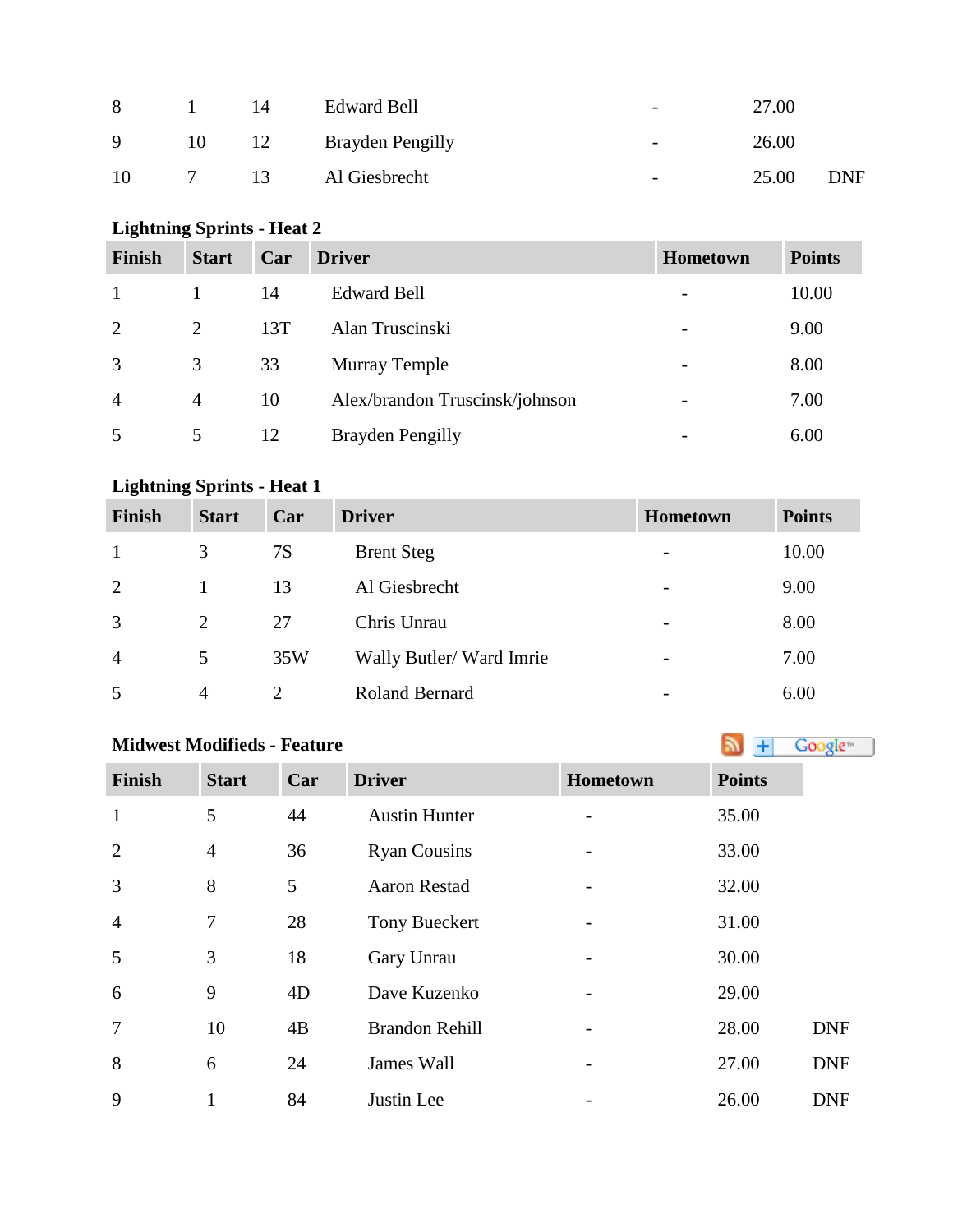| 10 |           | 42  | Rob Penner | $\overline{\phantom{0}}$ | 25.00 | <b>DNF</b> |
|----|-----------|-----|------------|--------------------------|-------|------------|
| 11 | $\sim$ 11 | 921 | Rick Fehr  | $\overline{\phantom{0}}$ | 0.00  | <b>DNS</b> |

### **Midwest Modifieds - Heat 2**

| <b>Finish</b>  | <b>Start</b>   | Car | <b>Driver</b>         | Hometown                 | <b>Points</b> |
|----------------|----------------|-----|-----------------------|--------------------------|---------------|
|                |                | 36  | <b>Ryan Cousins</b>   | $\overline{\phantom{0}}$ | 10.00         |
| 2              | $\overline{4}$ | 44  | <b>Austin Hunter</b>  | $\overline{\phantom{0}}$ | 9.00          |
| 3              | 2              | 24  | James Wall            | -                        | 8.00          |
| $\overline{4}$ | 3              | 42  | Rob Penner            | -                        | 7.00          |
| 5              | 5              | 4B  | <b>Brandon Rehill</b> | $\overline{\phantom{0}}$ | 6.00          |

#### **Midwest Modifieds - Heat 1**

| <b>Finish</b>  | <b>Start</b>   | Car | <b>Driver</b>        | <b>Hometown</b>          | <b>Points</b> |            |
|----------------|----------------|-----|----------------------|--------------------------|---------------|------------|
| $\mathbf{1}$   | 2              | 5   | <b>Aaron Restad</b>  | $\overline{\phantom{a}}$ | 10.00         |            |
| 2              | 1              | 18  | Gary Unrau           | $\overline{\phantom{0}}$ | 9.00          |            |
| 3              | 3              | 84  | Justin Lee           | -                        | 8.00          |            |
| $\overline{4}$ | 5              | 28  | <b>Tony Bueckert</b> | $\overline{\phantom{0}}$ | 7.00          |            |
| 5              | 6              | 4D  | Dave Kuzenko         |                          | 6.00          |            |
| 6              | $\overline{4}$ | 921 | <b>Rick Fehr</b>     |                          | 5.00          | <b>DNF</b> |

# **Modifieds- Feature Modifieds - Feature Modifieds** - **Feature Modifieds** - **Feature Model 2008**

| <b>Finish</b>  | <b>Start</b>   | Car            | <b>Driver</b>       | Hometown | <b>Points</b> |
|----------------|----------------|----------------|---------------------|----------|---------------|
| $\mathbf{1}$   | $\overline{2}$ | 9M             | Lee Mcrae           |          | 35.00         |
| 2              | $\overline{4}$ | 10W            | Ward Imrie          |          | 33.00         |
| 3              | 5              | 5              | <b>Scott Greer</b>  |          | 32.00         |
| $\overline{4}$ | 3              | 48             | Jerome Guyot        |          | 31.00         |
| 5              | 1              | 1 <sub>J</sub> | Jeff Pritchard      |          | 30.00         |
| 6              | 7              | 92             | Justin Bronk        |          | 29.00         |
| 7              | 6              | 40             | <b>Henry Peters</b> |          | 0.00          |

#### **Modifieds - Heat**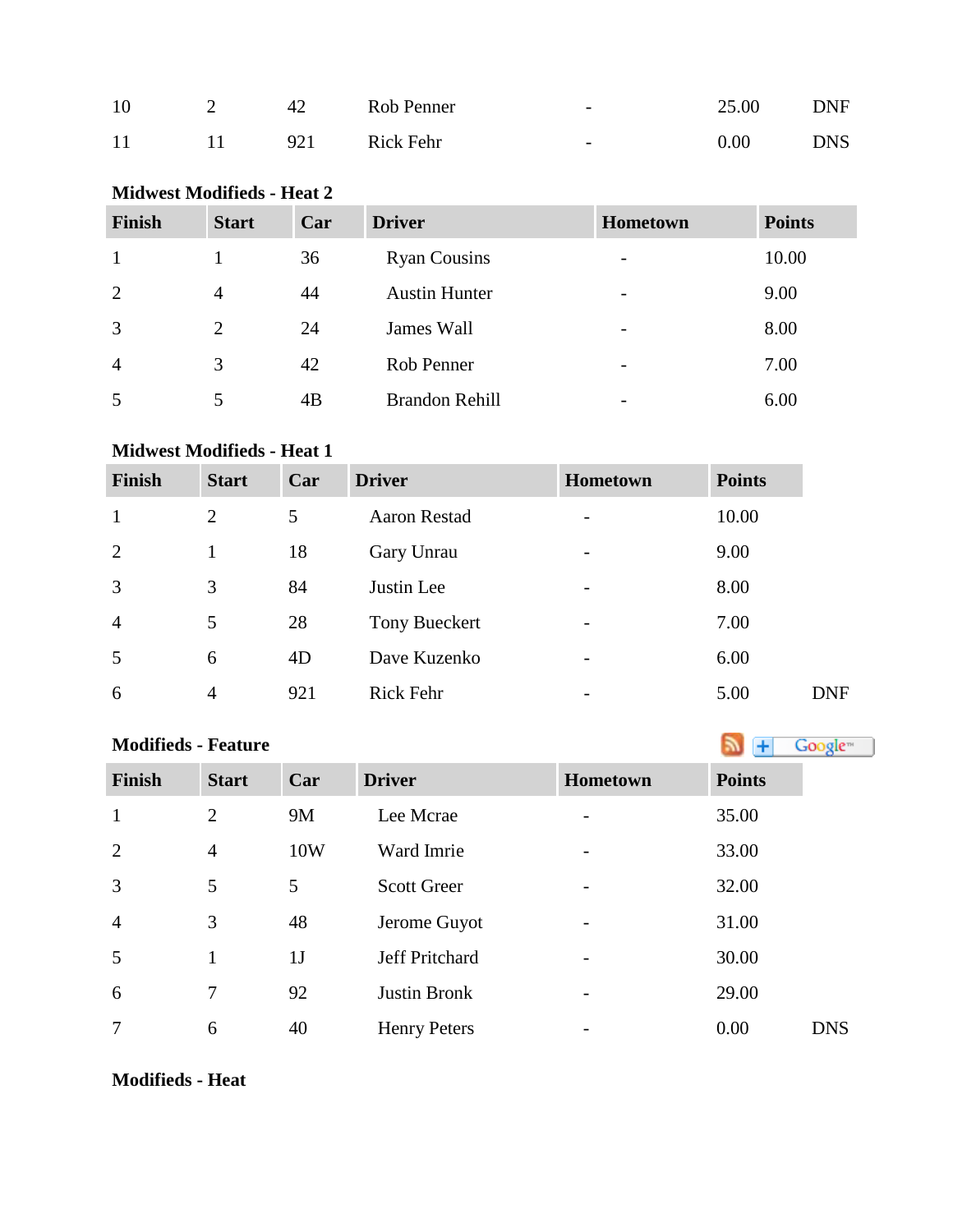| <b>Finish</b>  | <b>Start</b>   | Car | <b>Driver</b>       | Hometown                 | <b>Points</b> |
|----------------|----------------|-----|---------------------|--------------------------|---------------|
| $\mathbf{1}$   | $\overline{2}$ | 9M  | Lee Mcrae           | $\overline{\phantom{0}}$ | 10.00         |
| 2              |                | 48  | Jerome Guyot        | $\overline{\phantom{0}}$ | 9.00          |
| 3              | 3              | 10W | Ward Imrie          |                          | 8.00          |
| $\overline{4}$ | 5              | 5   | <b>Scott Greer</b>  | $\overline{\phantom{0}}$ | 7.00          |
| 5              | $\overline{4}$ | 1J  | Jeff Pritchard      |                          | 6.00          |
| 6              | 7              | 40  | <b>Henry Peters</b> |                          | 5.00          |
| 7              | 6              | 92  | <b>Justin Bronk</b> |                          | 4.00          |

**PureStocks - Feature Algebra 2019 Constant 1 Constant 1 Constant 1 Constant 1 Constant 1 Constant 1 Constant 1 Constant 1 Constant 1 Constant 1 Constant 1 Constant 1 Constant 1 Constant 1**

| <b>Finish</b>  | <b>Start</b>   | Car | <b>Driver</b>        | Hometown | <b>Points</b> |
|----------------|----------------|-----|----------------------|----------|---------------|
| $\mathbf{1}$   | 6              | 43  | Mike Peterson        |          | 35.00         |
| $\overline{2}$ | 3              | 42R | <b>Dylan Penner</b>  |          | 33.00         |
| 3              | 5              | 26  | <b>Andrew Thomas</b> |          | 32.00         |
| $\overline{4}$ | $\overline{4}$ | 9   | Les Mcrae            |          | 31.00         |
| 5              | $\tau$         | 21  | <b>Brett Proctor</b> |          | 30.00         |
| 6              | $\mathbf{1}$   | 25  | <b>Brad Wall</b>     |          | 29.00         |
| 7              | 8              | 37  | Roger Boisjoli       |          | 28.00         |
| 8              | 9              | 79  | <b>Bill Messier</b>  |          | 27.00         |
| 9              | 12             | 55  | Jordan Wasnie        |          | 26.00         |
| 10             | 10             | 8   | Rod Wolfe            |          | 25.00         |
| 11             | $\overline{2}$ | 6   | Nathan Klaassen      |          | 24.00         |
| 12             | 11             | 445 | Marv Klaassen        |          | 23.00         |

#### **Pure Stocks - Heat 2**

| <b>Finish</b>  | <b>Start</b> | Car | <b>Driver</b>        | <b>Hometown</b>          | <b>Points</b> |
|----------------|--------------|-----|----------------------|--------------------------|---------------|
|                |              | 37  | Roger Boisjoli       | $\overline{\phantom{a}}$ | 10.00         |
| 2              |              | 21  | <b>Brett Proctor</b> | $\overline{\phantom{0}}$ | 9.00          |
|                | 3            | 26  | <b>Andrew Thomas</b> | $\overline{\phantom{a}}$ | 8.00          |
| $\overline{4}$ |              | 6   | Nathan Klaassen      |                          | 7.00          |